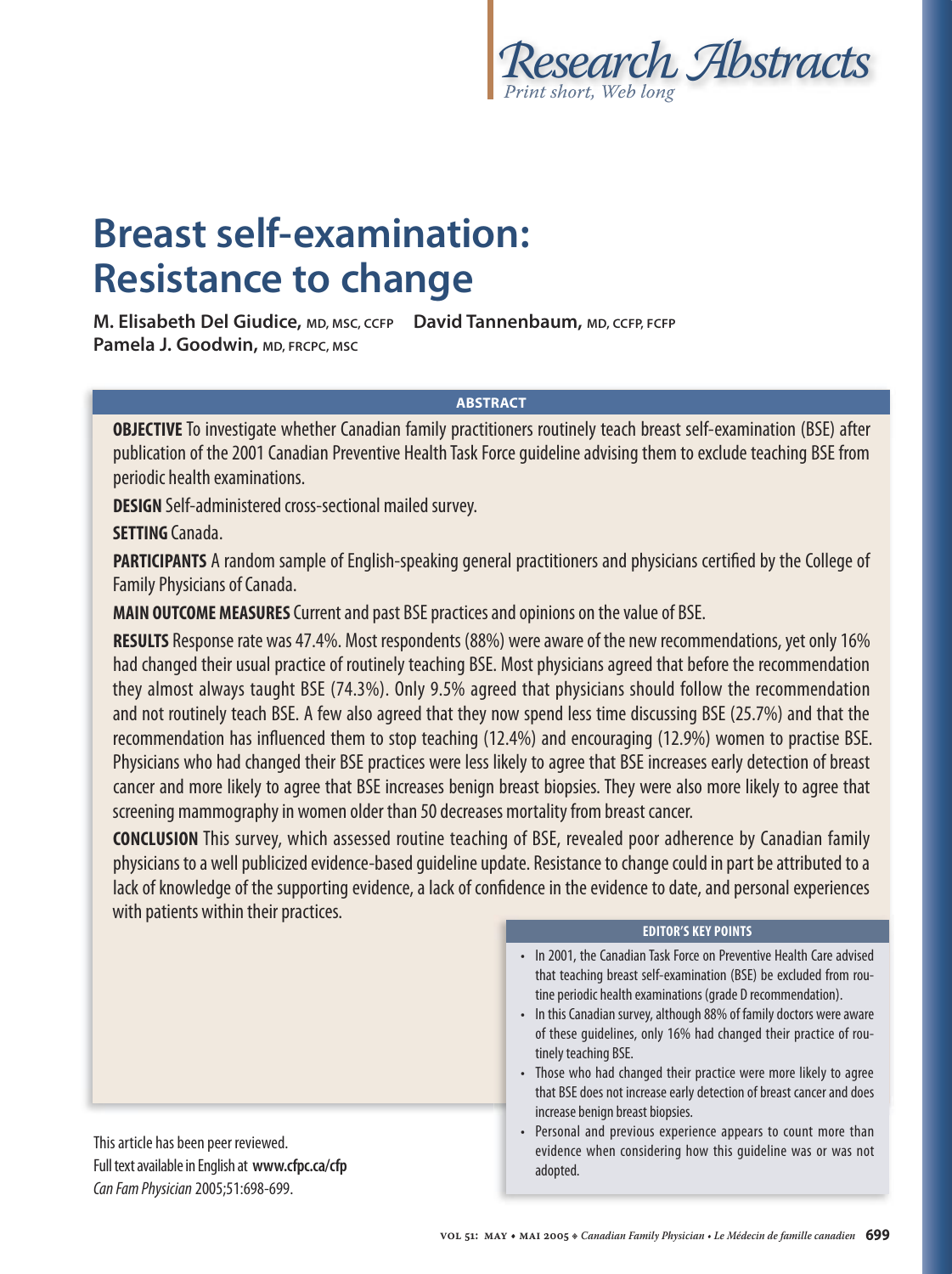Intil recently, both Canadian and American preventive health task forces concluded that evidence to either include or exclude routine teaching of breast self-examination (BSE) in periodic preventive health task forces concluded that evidence to either include or exclude routine health examinations for women was insufficient.<sup>1,2</sup> Widespread support for BSE had been based mostly upon weak scientific evidence and an assumption that early detection of breast cancer through BSE would improve prognosis. Potential adverse consequences of BSE had not been studied thoroughly.

Before 2001, 85% of Canadian women aged 50 to 69 years reported that they had been taught how to perform BSE.3 Sixty percent were taught by their family physicians.3 Moreover, 75% to 96% of North American physicians reported that they routinely taught BSE to their patients.<sup>4-11</sup>

In June 2001, the Canadian Task Force on Preventive Health Care (CTFPHC) published an evidence-based appraisal and recommendations regarding routine teaching of BSE.12 The evidence was based on more recent studies that included two large randomized controlled trials, a quasirandomized trial, a large cohort study, and several case-control studies.<sup>13-26</sup> Overall, this evidence failed to show a survival benefit from regular BSE or BSE education.<sup>12</sup> Good evidence of harm from BSE instruction, including substantial increases in the number of physician visits for evaluation of benign breast lesions and higher rates of benign breast biopsies, were also observed. Based on this evidence, the CTFPHC recommended that routine teaching of BSE be excluded from the periodic health examination.<sup>12</sup>

Despite scientific evidence suggesting an overall harmful outcome from teaching BSE, the recommendations were immediately criticized by breast cancer advocacy groups and by many physicians.27-

**Dr Del Giudice** *is an Assistant Professor and* 

**Dr Tannenbaum** *is an Associate Professor in the Department of Family and Community Medicine at the University of Toronto in Ontario.* **Dr Goodwin** *is a Professor in the Department of Medicine at the University of Toronto and is Director of the Marvelle Koffler Chair in Breast Research and of the Breast Centre at Mount Sinai Hospital.*

29 Our study was designed to determine the effect of these recommendations on family physicians' practices regarding BSE.

## **METHODS**

#### **Study design**

A modified Dillman's method was used for this mailed self-administered cross-sectional survey of Canadian family physicians.<sup>30</sup> The survey was first sent out in March 2002, 9 months after the Task Force recommendations were published.

#### **Study population and sampling procedure**

A random sample of English-speaking Canadian family physicians was obtained from the College of Family Physicians of Canada (CFPC). To obtain responses from non-CFPC members, a similar random sample of general practitioners was obtained from Cornerstone List Managers. The geographic proportions of the physician samples intentionally reflected the total provincial proportions of English-speaking physicians across Canada. Physicians were considered eligible to complete the survey if their practices included preventive care of women.

#### **Survey instrument**

The survey instrument was designed specifically for this study. Portions of existing questionnaires were incorporated.<sup>3-11</sup> Clarity and face validity were pilot-tested among 15 academic and community family physicians affiliated with Mount Sinai Hospital's Family Medicine Centre in Toronto, Ont. Statistically significant Spearman rank correlations between comparable questions ensured good internal reliability of the instrument.

Physicians were asked, "are you aware of the recent Canadian BSE recommendations," and "as a result of the CTFPHC 2001 BSE recommendations, have you changed your usual practice regarding routine teaching of BSE?" Open-ended, Likert,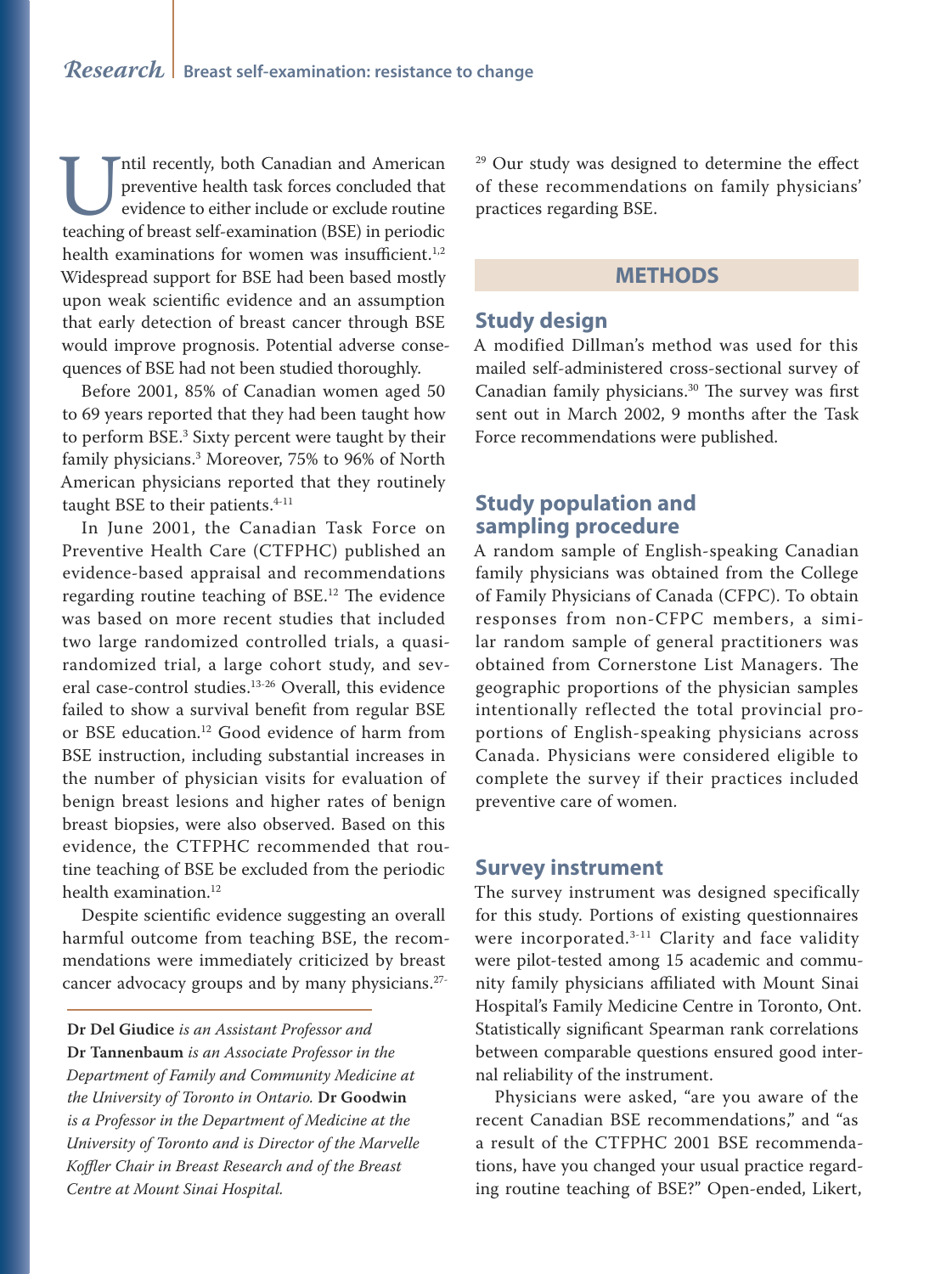Table 1. **Demographics of physician respondents and** 

and multiple-choice questions were used to further assess practices and opinions regarding BSE.

## **Statistical analysis**

Descriptive statistics for all variables were generated. Logistic regression modeling was used to determine variables that predict which physicians have changed their routine BSE teaching practices.

## **Sample size calculation**

A sample size of 256 was calculated based on assumptions that at least 10% of physicians have changed their BSE practices, that 60% of women are taught how to perform BSE by their family doctors,<sup>3</sup> and that the likelihood of a type II error was .05 and of a type I error was .9. Expecting a response rate of 40% to 50% and that 5% of surveys would be undeliverable, we contacted 600 family physicians.

#### **Ethics**

The study was approved by the Mount Sinai Hospital Research Ethics Board.

# **RESULTS**

#### **Response rate**

Of the 600 surveys mailed, 329 were returned: 244 completed surveys from eligible physicians, 80 incomplete surveys from ineligible physicians, and five undeliverable at the address we had. Overall, we had a 47.4% response rate of potentially eligible respondents.

## **Demographics**

Demographic characteristics of study respondents and nonrespondents are presented in **Table 1**. On average, nonrespondents had been in practice significantly longer (19.7  $\pm$  10.4 years) than respondents  $(16.5 \pm 9.9 \text{ years})$ . Approximately 28% of respondents had university appointments. Seventy-nine percent of respondents reported that they usually or always follow clinical practice guidelines.

| nonrespondents                   |                                       |                                             |               |
|----------------------------------|---------------------------------------|---------------------------------------------|---------------|
| <b>CHARACTERISTIC</b>            | <b>RESPONDENTS</b><br>$(N=240) N$ (%) | <b>NONRESPONDENTS</b><br>$(N=275)$<br>N(% ) | <b>PVALUE</b> |
| Sex                              |                                       |                                             | .002          |
| • Male                           | 136 (56.9)                            | 187 (70.6)                                  |               |
| • Female                         | 102 (42.6)                            | 78 (29.4)                                   |               |
| <b>Location</b>                  |                                       |                                             | .11           |
| • Urhan                          | 157(65.4)                             | 160(58.6)                                   |               |
| • Rural                          | 83 (34.6)                             | 113(41.4)                                   |               |
| <b>Region</b>                    |                                       |                                             | .60           |
| • Ontario                        | 115(48.5)                             | 129 (46.9)                                  |               |
| • British Columbia               | 47 (19.8)                             | 45 (16.4)                                   |               |
| • Alberta                        | 30(12.7)                              | 36(13.1)                                    |               |
| • Maritimes                      | 20(8.5)                               | 29 (10.5)                                   |               |
| • Saskatchewan                   | 10(4.2)                               | 12(4.4)                                     |               |
| • Manitoba                       | 9(3.8)                                | 8(2.9)                                      |               |
| • Quebec                         | 5(2.1)                                | 15(5.5)                                     |               |
| • Territories                    | 1(0.4)                                | 1(0.4)                                      |               |
| <b>Country of medical school</b> |                                       |                                             | .97           |
| • Canada                         | 191 (79.6)                            | 212 (79.7)                                  |               |
| $\cdot$ Other                    | 49 (20.4)                             | 54 (20.3)                                   |               |

# **Awareness and change in practice after recommendations**

Eighty-eight percent of respondents were at least somewhat aware of the new Task Force recommendations regarding BSE. Sixteen percent changed their usual practice of teaching BSE as a result of the guidelines (**Table 2**).

In two separate questions, the frequency 1 year before and the current frequency of routinely teach-

| Table 2. Awareness and change in practice after 2001 BSE<br>recommendations released by the Canadian Task Force on<br><b>Preventive Health Care</b> |                    |  |  |
|-----------------------------------------------------------------------------------------------------------------------------------------------------|--------------------|--|--|
| <b>RESPONSE TO RECOMMENDATIONS</b>                                                                                                                  | <b>TOTAL N (%)</b> |  |  |
| Aware of guidelines                                                                                                                                 |                    |  |  |
| • Yes                                                                                                                                               | 114(47.7)          |  |  |
| • Somewhat                                                                                                                                          | 97 (40.6)          |  |  |
| $\cdot$ No                                                                                                                                          | 28(11.7)           |  |  |
| Changed BSE teaching practices since quidelines released                                                                                            |                    |  |  |
| • Yes                                                                                                                                               | 38(16.4)           |  |  |
| $\cdot$ No                                                                                                                                          | 194(83.7)          |  |  |
| <b>BSE-breast self-examination.</b>                                                                                                                 |                    |  |  |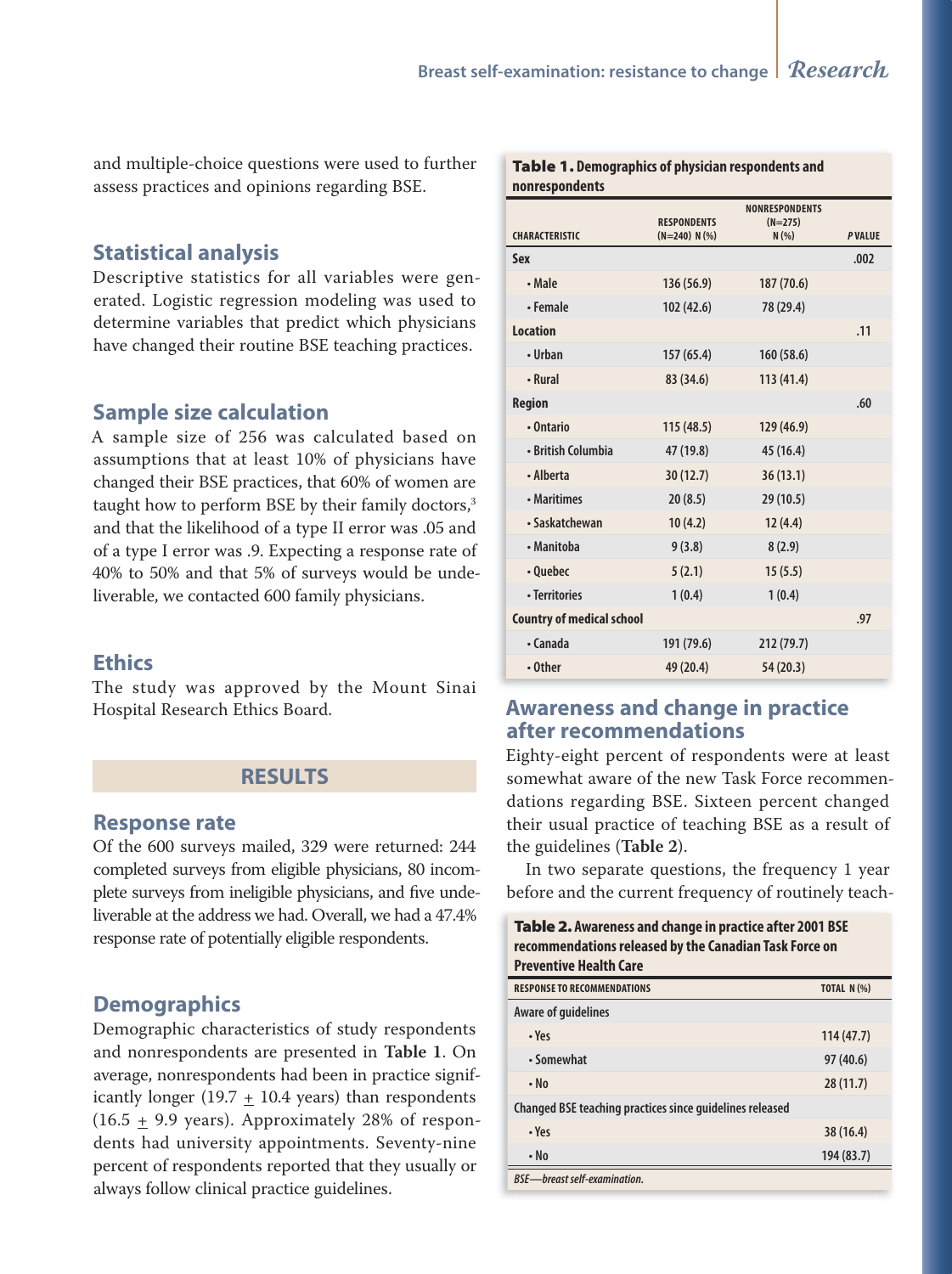ing BSE were also assessed. When current practices among those who reported not having changed their usual practice as a result of the guidelines (n=194) were compared with practices 1 year earlier, two respondents increased their frequency of routinely teaching BSE while eight decreased their frequency. When current practices among those who reported changing their usual practice (n=38) were compared with practices 1 year before, 15 (39%) did not change their frequency of routinely teaching BSE. Of the remaining respondents who reported changing their practice, all but two decreased their frequency of routinely teaching BSE.

Among physicians at least somewhat aware of the Task Force recommendations, only 9.5% agreed that physicians should follow the recommendations and not routinely teach BSE. A few also agreed that they now spend less time discussing BSE (25.7%) and that the recommendations have influenced them to stop teaching (12.4%) and encouraging (12.9%) women to practise BSE. Most physicians agreed that before the recommendations they almost always taught BSE (74.3%).

#### of their breasts generally for changes or new lumps, and 0.5% gave no advice regarding self-detection of breast lumps.

# **Physicians' beliefs regarding breast cancer screening**

Physicians' beliefs regarding the benefits and risks associated with BSE and mammography are summarized in **Table 3**. In general, physicians believed that BSE increases early breast cancer detection, benign breast biopsies, and physician visits for benign breast problems. Several factors predict which physicians are more likely to change their usual practice of teaching BSE (**Table 4**).

Among physicians who routinely teach BSE (88% of total), 90% (n=181) begin routine teaching of BSE before patients reach the age of 40. The remaining 10% (n=20) begin teaching BSE to women between the ages of 40 and 49 years.

Sample comments provided by respondents are listed in **Table 5**.

## **DISCUSSION**

Most Canadian family physicians are aware of the recent guidelines on BSE from the Canadian Task Force. Although 77% of physicians in this survey reported that they usually follow clinical practice guidelines, only 16% reported that they had

| <b>TUBIC STUCKS AND AT DIE UND MANUTEURING</b>                                           |                      |                             |                                                   |
|------------------------------------------------------------------------------------------|----------------------|-----------------------------|---------------------------------------------------|
| <b>PHYSICIANS' BELIEFS</b>                                                               | <b>AGREE</b> * N (%) | DISAGREE <sup>†</sup> N (%) | <b>NEITHER AGREE NOR</b><br><b>DISAGREE N (%)</b> |
| BSE decreases breast cancer mortality (n=234)                                            | 105(44.8)            | 42 (17.9)                   | 87 (37.2)                                         |
| BSE increases early breast cancer detection (n=238)                                      | 187(78.6)            | 13(5.5)                     | 38(16.0)                                          |
| BSE increases anxiety due to breast concerns (n=238)                                     | 108(45.4)            | 83 (34.9)                   | 47 (19.7)                                         |
| BSE increases benign breast biopsies (n=237)                                             | 160(67.5)            | 38(16.0)                    | 39(16.5)                                          |
| BSE increases physician visits for benign breast problems $(n=237)$                      | 160(67.5)            | 38(16.0)                    | 39(16.5)                                          |
| Screening mammography over age 50 decreases breast cancer<br>mortality $(n=237)$         | 194 (81.9)           | 10(4.2)                     | 33(13.9)                                          |
| Screening mammography between age 40 and 50 decreases breast<br>cancer mortality (n=237) | 99 (41.8)            | 55(23.2)                    | 83 (35.0)                                         |
| <b>BSE-breast self-examination.</b><br>"Strongly agree and agree have been combined.     |                      |                             |                                                   |

**† Strongly disagree and disagree have been combined.**

#### **Advice to patients**

Table 3. **Beliefs about BSE and mammography**

When respondents were asked to indicate what they were currently advising their patients regarding BSE, 79% were advising women to use a systematic approach to examine their breasts for lumps regularly, 21% advised women to be aware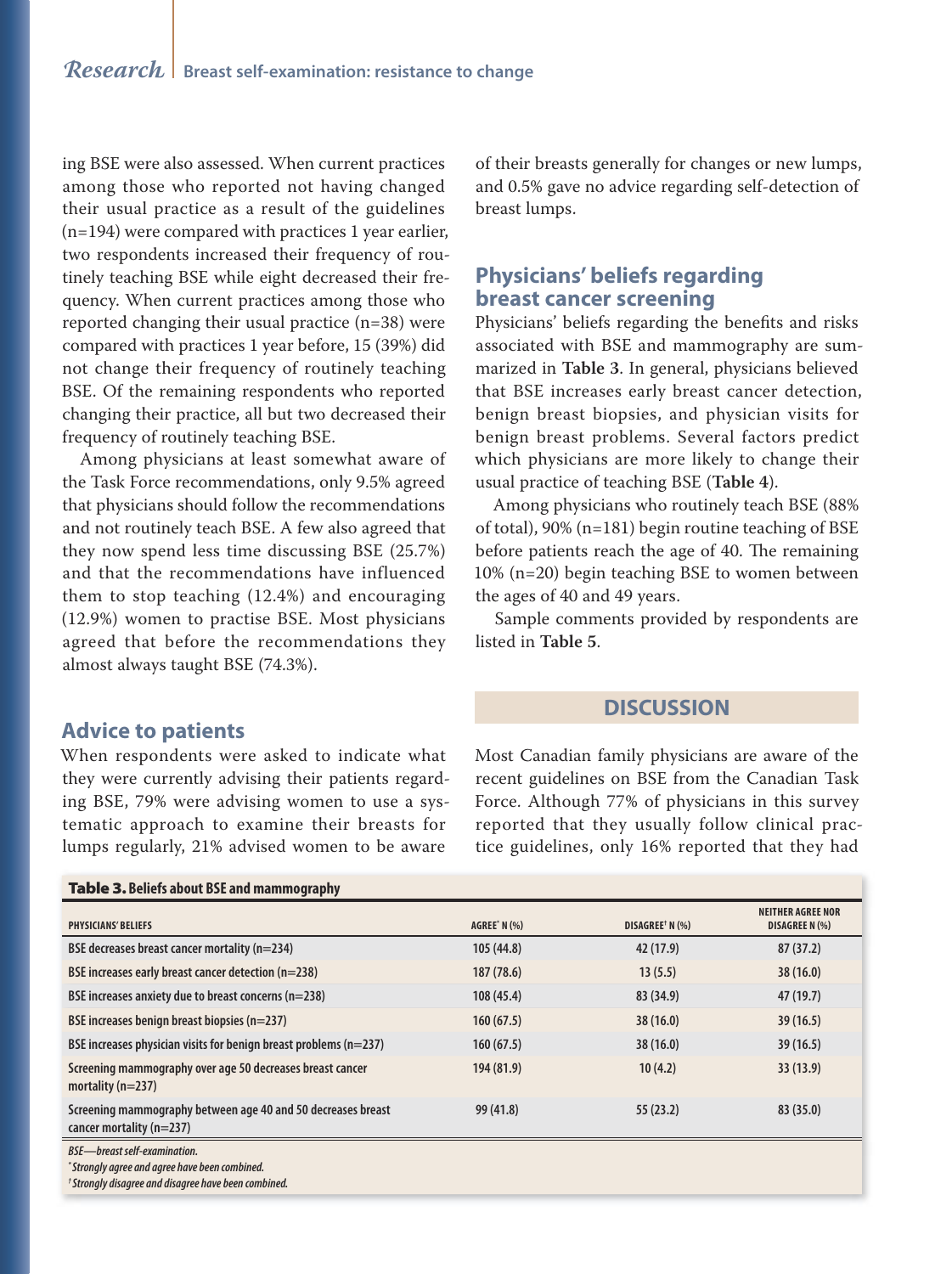Table 4. **Final multivariate regression model of factors predicting which physicians have changed their usual practice regarding routine teaching of BSE after the 2001 Task Force guidelines**

| <b>PREDICTOR VARIABLE</b>                                                          | <b>PVALUE</b> | ODDS RATIO* (95%<br><b>CONFIDENCE INTERVAL)</b> |
|------------------------------------------------------------------------------------|---------------|-------------------------------------------------|
| Agree that BSE increases early breast<br>cancer detection                          | .0001         | 0.31(0.18, 0.51)                                |
| Agree that BSE increases benign breast<br>biopsies                                 | .0002         | 4.07 (1.97, 8.41)                               |
| Agree that screening mammography after<br>age 50 decreases breast cancer mortality | .01           | 2.09(1.17, 3.73)                                |

**BSE—breast self-examination.**

**\* An odds ratio below 1 indicates the predictor variable is associated with a reduced likelihood of changing BSE practices; an odds ratio above 1 indicates the predictor variable is associated with an increased likelihood of changing BSE practices.**

Table 5. **Respondent comments regarding BSE and the current Canadian guidelines**

**I am awaiting further research to make major changes in practice.**

**Until there is an alternative, I cannot justify telling women not to examine themselves, as many women in my practice have found their own lumps. This may not be statistically important, but it certainly is important to these women!**

Most of the patients I have with breast cancer find their own lump, so it is **hard for me to justify telling women not to check despite what the statistics say about mortality rates.**

**I encourage women to be in tune with their bodies as much as possible. I warn them that evidence in favour of BSE is not good, but BSE is a way in which they can take control of or responsibility for their health.**

**In my practice, mammography has picked up two unknown breast cancers; the rest of the breast cancers were brought to medical attention by women doing BSE. If a breast biopsy is required, both my patient and I feel only relief that it is not cancer, not anger.**

**In my 20 years of practising and teaching family medicine, I have yet to discover more than one case of breast cancer from screening mammography. Yet I have many patients "cured by" detecting lumps that turn out to be cancer.**

**If one life is prolonged or saved due to early detection, it is worth teaching BSE to all women.**

**I usually follow evidence-based guidelines, but in this situation, based on my experience in clinical practice, I disagree. I would rather not follow the guidelines than miss a diagnosis.**

A fine needle biopsy, perhaps with ultrasound, of the breast is a lot less **harmful than ignoring or missing possible breast cancer. Discouraging women from doing BSE at this point (with all previous indications to do it) encourages women to or gives the impression that they can ignore potentially harmful lumps.**

**Breast self-examination takes very little time to teach, costs nothing to do, and gives women some sense of control (whether real or not). Although it is possible the incidence of benign breast biopsies increases with BSE, I think the cost is acceptable.**

**BSE—breast self-examination.**

changed their usual BSE teaching practices as a result of the recommendations. These results are consistent with a recent survey in which 80% of Canadian family physicians reported that they continue to teach BSE.<sup>31</sup>

Discordances between Canadian Task Force cancer screening recommendations and physicians' practices have been reported. One survey concluded that family physicians often do not adopt cancer screening guidelines backed by good evidence but will perform nonrecommended screening procedures.32 Evidence from our survey shows that most respondents continue to teach BSE. Physicians begin teaching BSE to most women before they reach 40 even though BSE in this age group has not been adequately studied and even though benign breast lumps are more likely to be detected. As a result, health care resources are potentially being spent on inappropriate maneuvers. Evidence suggests these resources would be better spent on interventions that have been proven effective.

The reluctance of physicians to adopt new practice guidelines into their clinical practice could stem from ignorance of the evidence upon which the guidelines are based, lack of confidence in the evidence to date, personal experiences with patients within their practices, or personal beliefs.

Despite scientific evidence showing a substantial increase in the number of benign breast biopsies and no difference in breast cancer incidence, stage at diagnosis, and survival among women who are taught BSE,<sup>13-26</sup> physicians in this survey who had not changed their practice were more likely to agree that BSE increases the incidence of early detection of breast cancer. Although physicians might be aware of the guidelines, they might not be aware of the specific underlying scientific evidence upon which the recommendations are based. Physicians who no longer teach BSE were more likely to agree that screening mammography in women older than 50 decreases breast cancer mortality. Perhaps they offer only a very well proven breast cancer screening method.

Some respondents in our survey commented on their lack of confidence in the current evidence regarding BSE and concern that future studies will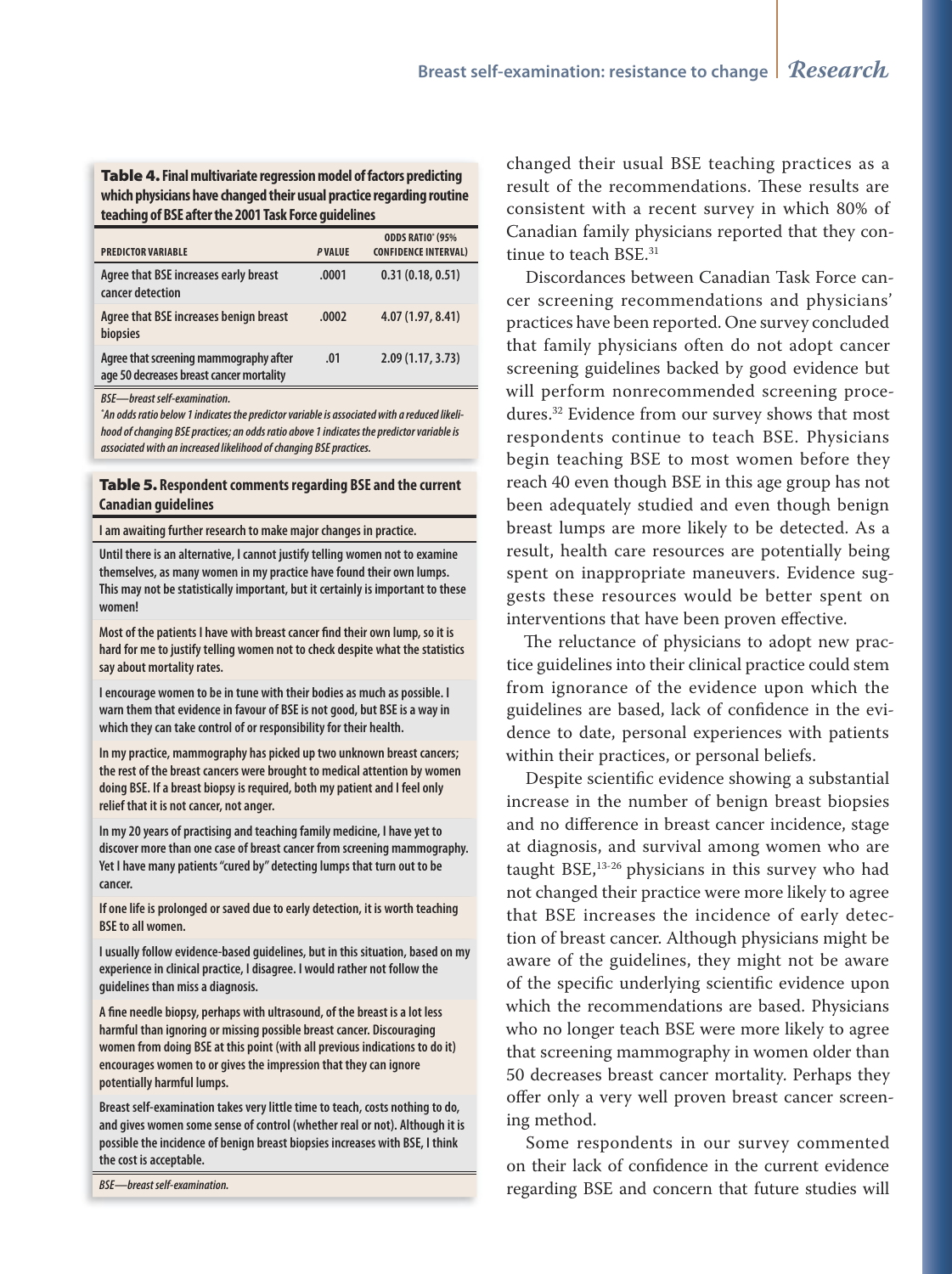show benefits. After this survey was completed, however, the existing evidence was further validated by an update of one of the large randomized trials on which the 2001 BSE recommendations were based, which reported that even after longer follow up, BSE did not reduce breast cancer mortality.<sup>33</sup>

For many physicians, practice guidelines conflict with personal experiences. Physicians commented on women in their practices who detected malignant breast lumps through BSE. Practice guidelines could also conflict with personal beliefs. A survey of Canadian family physicians concluded that, overall, some Task Force recommendations are inconsistent with physicians' personal beliefs and those of their patients.<sup>34</sup> Physicians often attribute high value to detection of insidious diseases, even in the absence of proof of the effectiveness of such activity. Similarly, in our survey, physicians indicated that it is easier to live with not adhering to guidelines than with having missed a diagnosis and that, even if only one life was prolonged or saved due to early detection, it was worth teaching BSE to all women in their practices.

Given that this study looked only at practice changes and opinions of the recent Canadian guidelines on teaching BSE, further research is needed to understand how physicians incorporate evidence-based recommendations into usual practice. Specifically the underlying reasons supporting physicians' reluctance and the factors that would influence them to change their clinical practice should be assessed in more detail.

#### **Limitations**

The observed sample of 244 approached the target sample size of 256. Therefore, a low response rate of 47%, which was factored into the sample size calculation, would only minimally affect the generalizability of these results. Although our study did not show a difference between sexes observed in a comparable survey, $31$  we observed significantly more female respondents than nonrespondents, thereby potentially inflating our estimates.

Breast self-examination practices reported in this survey could differ from actual practice. In a 1994 Canadian survey, only 60% of women reported that they were taught BSE by their family doctors.<sup>3</sup> In our 2002 survey, however, 78% of physicians reported that they had routinely taught BSE before the new guidelines were published. Further, given the criticisms of the guidelines after they were published, perhaps physicians influenced by social desirability were less likely to report that they no longer teach BSE.

# **Conclusion**

Although most family physicians state that they usually follow clinical practice guidelines, this survey, which assessed routine teaching of BSE, revealed poor adherence by Canadian family physicians to a well publicized guideline update. ₩

#### **Acknowledgment**

*We acknowledge the financial assistance of the Marvelle Koffler Breast Centre Fund for Excellence.*

#### **Contributors**

**Dr Del Giudice** *completed this research as part of a family medicine resident research project. She conceived and designed the study; acquired, analyzed, and interpreted the data; and drafted the article.* **Dr Tannenbaum** *supervised the family medicine resident research, contributed ideas to the study design and data interpretation, and critically revised the article.* **Dr Goodwin** *provided ideas and content expertise on research methods and on breast cancer. She also helped interpret the data and critically revise the article.*

#### **Competing interests**

*None declared*

*Correspondence to:* **Dr M.E. Del Giudice,** *Sunnybrook and Women's College Health Sciences Centre, Room A112, 2075 Bayview Ave, Toronto, ON M4N 3M5; telephone (416) 480-4939; fax (416) 480-6038; e-mail* **lisa. delgiudice@sw.ca**

#### **References**

1. Canadian Task Force on the Periodic Health Examination. *The Canadian guide to clinical preventive health care*. Ottawa, Ont: Canada Communications Group; 1994. p. 790-1.